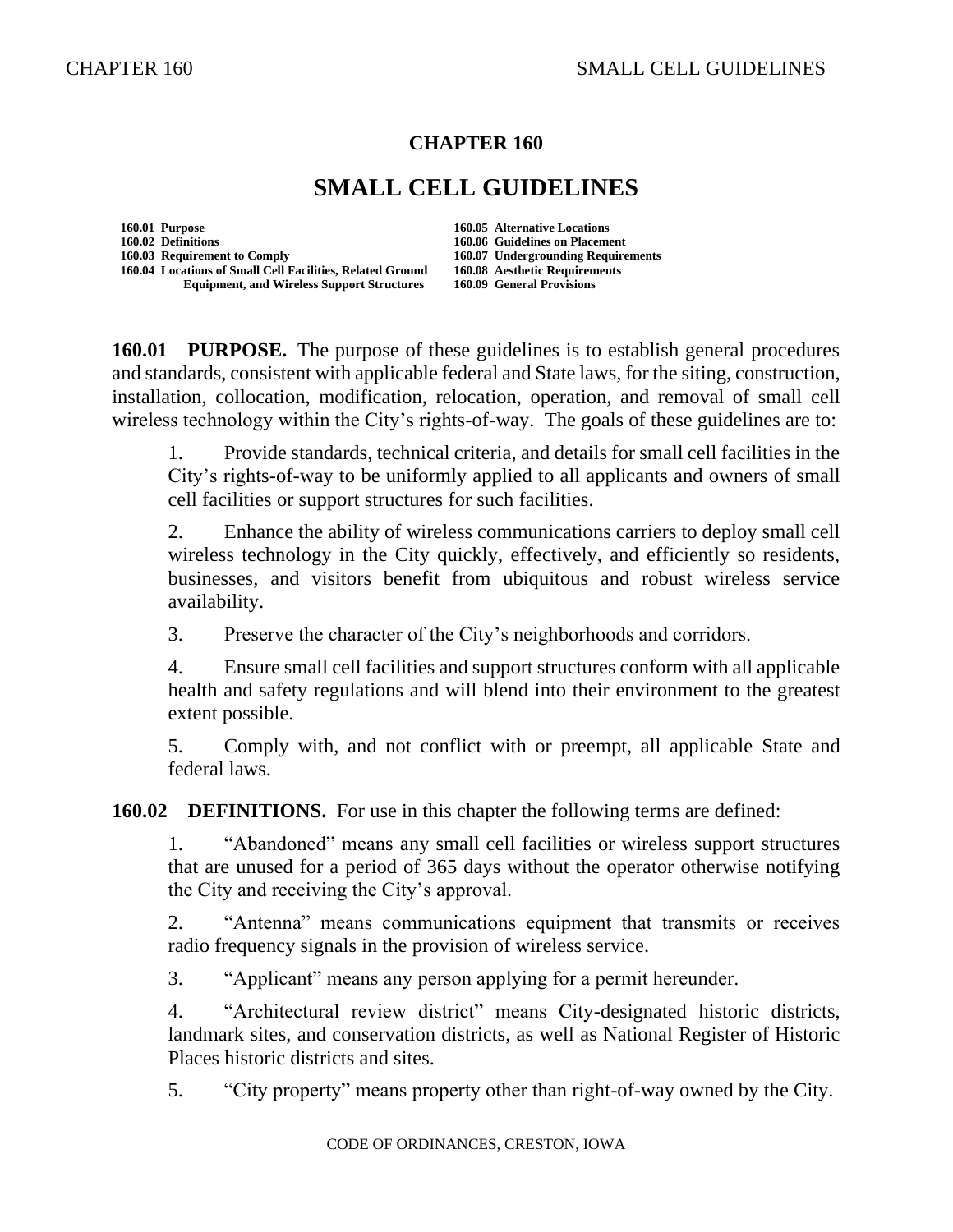6. "Collocation" or "collocate" means to install, mount, maintain, modify, operate, or replace wireless facilities on a wireless support structure.

7. "Decorative pole" means a pole, arch, or structure other than a street light pole placed in the right-of-way specifically designed and placed for aesthetic purposes and on which no appurtenances or attachments have been placed except for any of the following:

A. Electric lighting; or

B. Specially designed informational or directional signage; or

C. Temporary holiday or special event attachments.

8. "Industrial area" means an industrially zoned area on the official Zoning Map of the City.

9. "Operator" means a wireless service provider, cable operator, or a video service provider that operates a small cell facility and provides wireless service. Operator includes a wireless service provider, cable operator, or a video service provider that provides information services as defined in the Telecommunications Act of 1996, 110 Stat. 59 47 U.S.C. § 153, and services that are fixed in nature or use unlicensed spectrum.

10. "Ornamental pole" means a pole or structure placed in the right-of-way to support traffic signals or streetlights which has been specifically designed and placed for aesthetic purposes. Ornamental poles often include appurtenances or attachments for flags, banners, planters, or other aesthetic features.

11. "Permit" means the non-exclusive grant of authority issued by the City to install a small cell facility or a wireless support structure in a portion of the rightof-way in accordance with these guidelines.

12. "Permittee" means the owner or operator issued a permit pursuant to these guidelines.

13. "Retail and commercial areas" means a commercially zoned area on the official Zoning Map of the City.

14. "Residential area" means a residentially zoned area on the official Zoning Map of the City.

15. "Right-of-way" means the surface of, and the space within, through, on, across, above, or below, any public street, public road, public highway, public freeway, public lane, public alley, public court, public boulevard, public parkway, public drive, public utility easement, and any other land dedicated or otherwise designated for a compatible public use, which is owned or controlled by the City.

16. "Small cell facility" means a wireless facility that meets both of the following requirements: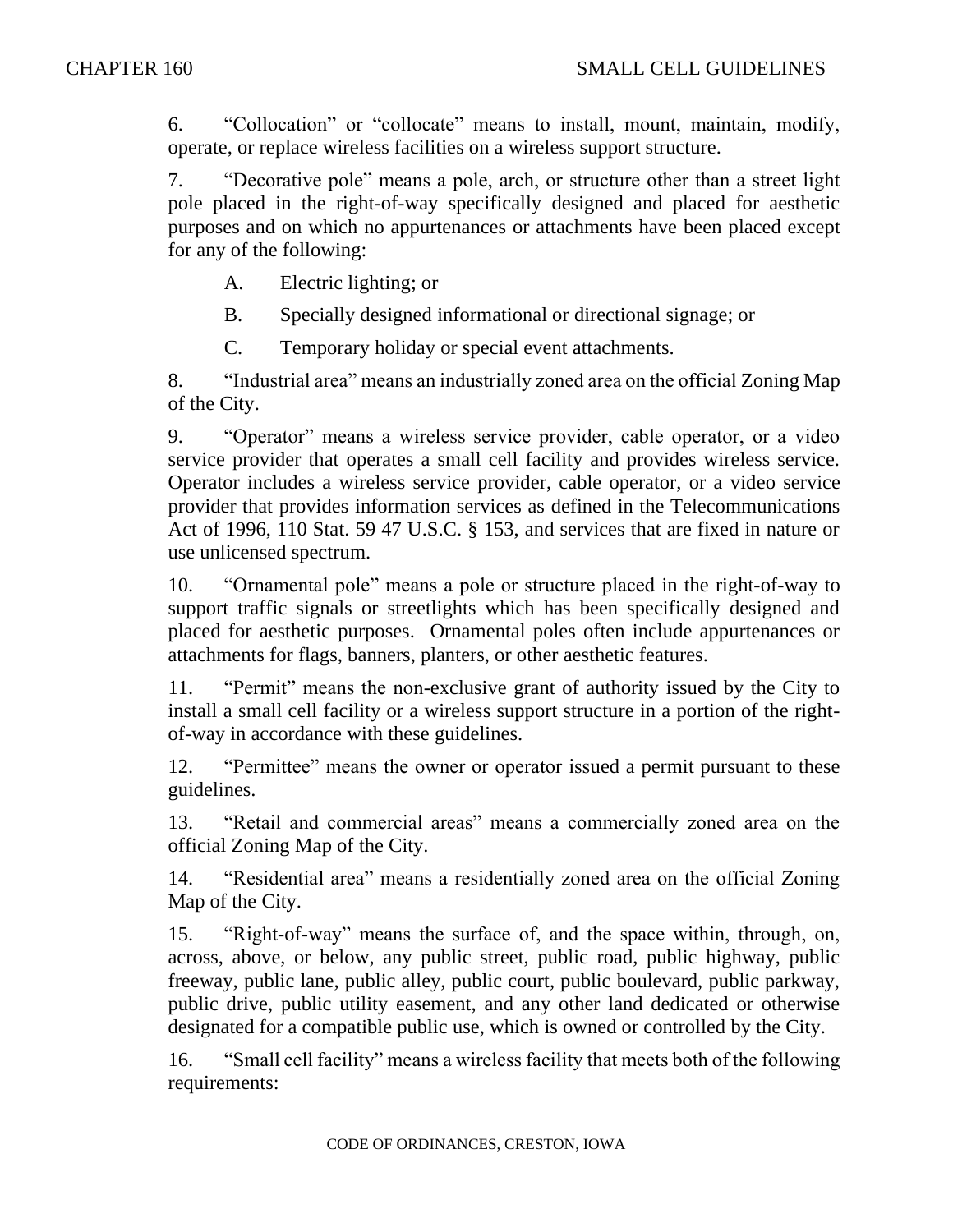A. Each antenna is located inside an enclosure of not more than six cubic feet in volume or, in the case of an antenna that has exposed elements, the antenna and all of its exposed elements could fit within an enclosure of not more than six cubic feet in volume.

B. All other wireless equipment associated with the facility is cumulatively not more than 28 cubic feet in volume. The calculation of equipment volume shall not include electric meters, concealment elements, telecommunications demarcation boxes, grounding equipment, power transfer switches, cut-off switches, and vertical cable runs for the connection of power and other services.

17. "Toll" means the pause or delay of the running of the required time period.

18. "Utility pole" means a structure that is designed for, or used for the purpose of, carrying lines, cables, or wires for electric or telecommunications service. "Utility pole" excludes street signs and decorative poles.

19. "Wireless support structure" means a pole, such as a monopole, either guyed or self-supporting, street light pole, traffic signal pole, a 15 foot or taller sign pole, or utility pole capable of supporting small cell facilities.

**160.03 REQUIREMENT TO COMPLY.** Placement, modification, operation, relocation, and removal of a small cell facility or wireless support structure shall comply with these guidelines at the time the permit for installation, modification, relocation, or removal is submitted for approval and as amended from time to time.

### **160.04 LOCATIONS OF SMALL CELL FACILITIES, RELATED GROUND EQUIPMENT, AND WIRELESS SUPPORT STRUCTURES.**

1. Collocation Preference. It is the City's strong preference that whenever an applicant proposes to place a new wireless support structure with a small cell facility within 250 feet from an existing wireless support structure, that the applicant either collocate with the existing facility or demonstrate that a collocation is either not technically feasible or space on the existing facility is not potentially available.

2. Order of Preference for Locations. The following list indicates the order of preference for new small cell facilities from most preferred to least preferred:

A. Industrial areas if not adjacent to a municipal park, residential area, or architectural review district.

B. Highway right-of-way areas if not adjacent to a municipal park, residential area, or architectural review district.

C. Retail and commercial areas if not adjacent to a municipal park, residential area, or architectural review district.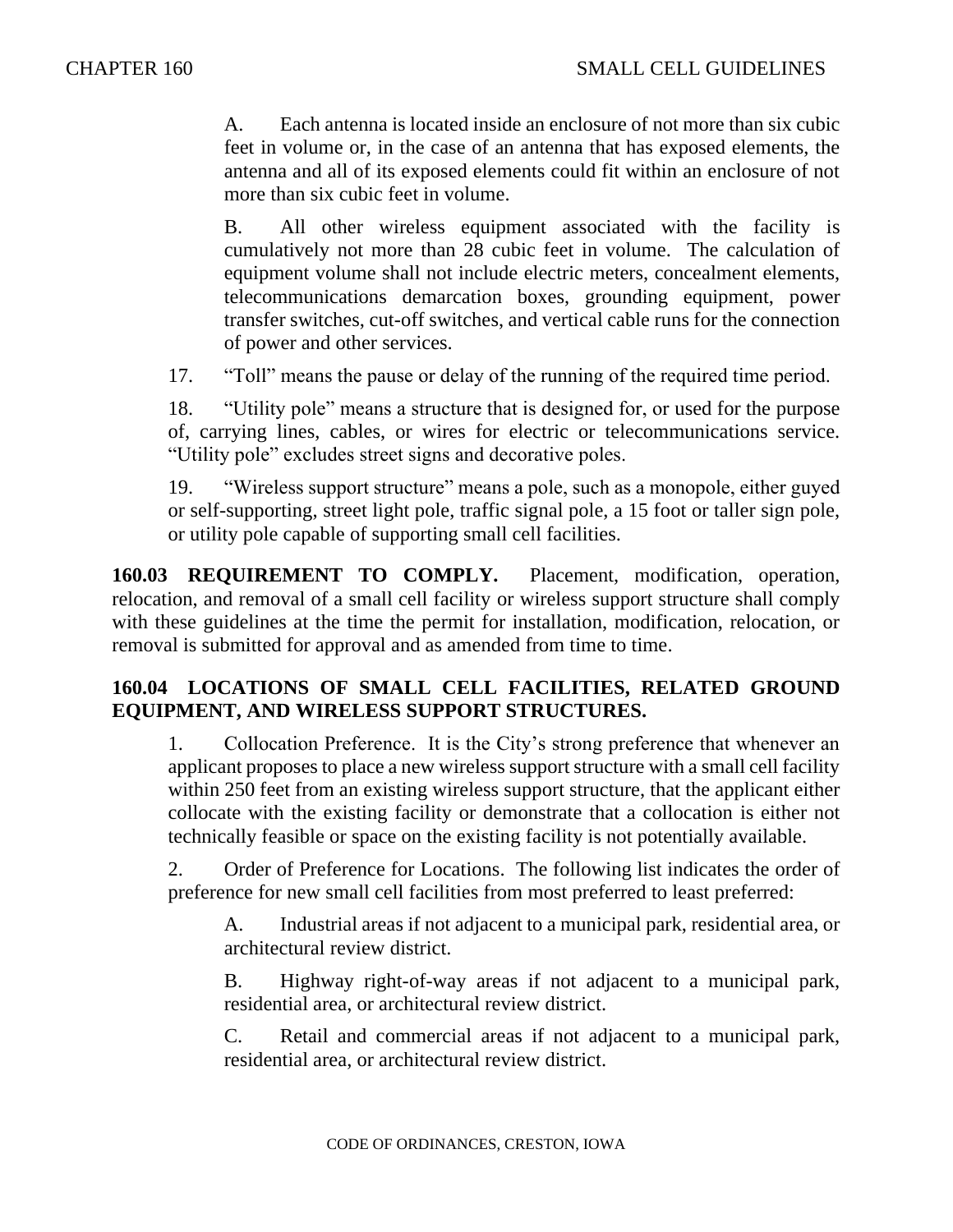D. Residential areas (including mixed-use areas incorporating residential uses).

- E. Municipal parks.
- F. Architectural review districts.

3. Order of Preference for Wireless Support Structures. The following list indicates the order of preference for wireless support structures for small cell facilities:

A. Existing Utility Poles. It is the City's preference that small cell facilities be installed on existing utility poles (electric or telephone) or lashed onto existing telephone lines between existing utility poles.

B. Non-Ornamental Municipal Service Poles. If the applicant does not have the right to use existing utility poles or lines under reasonable terms and conditions or the utilization imposes technical limits, the City prefers that the applicant next looks to existing non-ornamental municipal streetlights or traffic signal structures.

C. New Poles. If the first two options in Paragraphs A and B of this subsection have proven to be unavailable, the City prefers the installation of a new pole to serve as a wireless support structure.

D. Ornamental Municipal Service Poles. The use of ornamental municipal streetlights and traffic signals as wireless support structures is strongly discouraged. These should only be proposed if the options in Paragraphs A, B, and C of this subsection are unavailable, no other options exist for providing service to a location, or when requested by the City based on the proposed location. When collocating on ornamental traffic signal mast arms, the preferred collocation spot is on the traffic signal pole without attached street signs, with the antenna placed at the top of the vertical pole immediately below the finial. The small cell facility must not interfere with the attachment of flags, hanging planters, banners, or similar enhancements. Each proposed collocation will be subject to a site-specific review.

E. Sign Poles (15 feet or taller). The only sign poles that may be considered are those that are at least 15 feet tall. These are the least preferred option for a wireless support structure.

4. New Wireless Support Structures. If existing utility poles are not available for collocation, operators may propose a new wireless support structure. New wireless support structures that will be more than 20 feet in height shall match the design of the City's existing signal mast arms. New wireless support structures that will be 20 feet or less in height shall match the City's existing streetlights. These requirements are to ensure new wireless support structures conform to existing structures within the area. Information on the manufacturer and model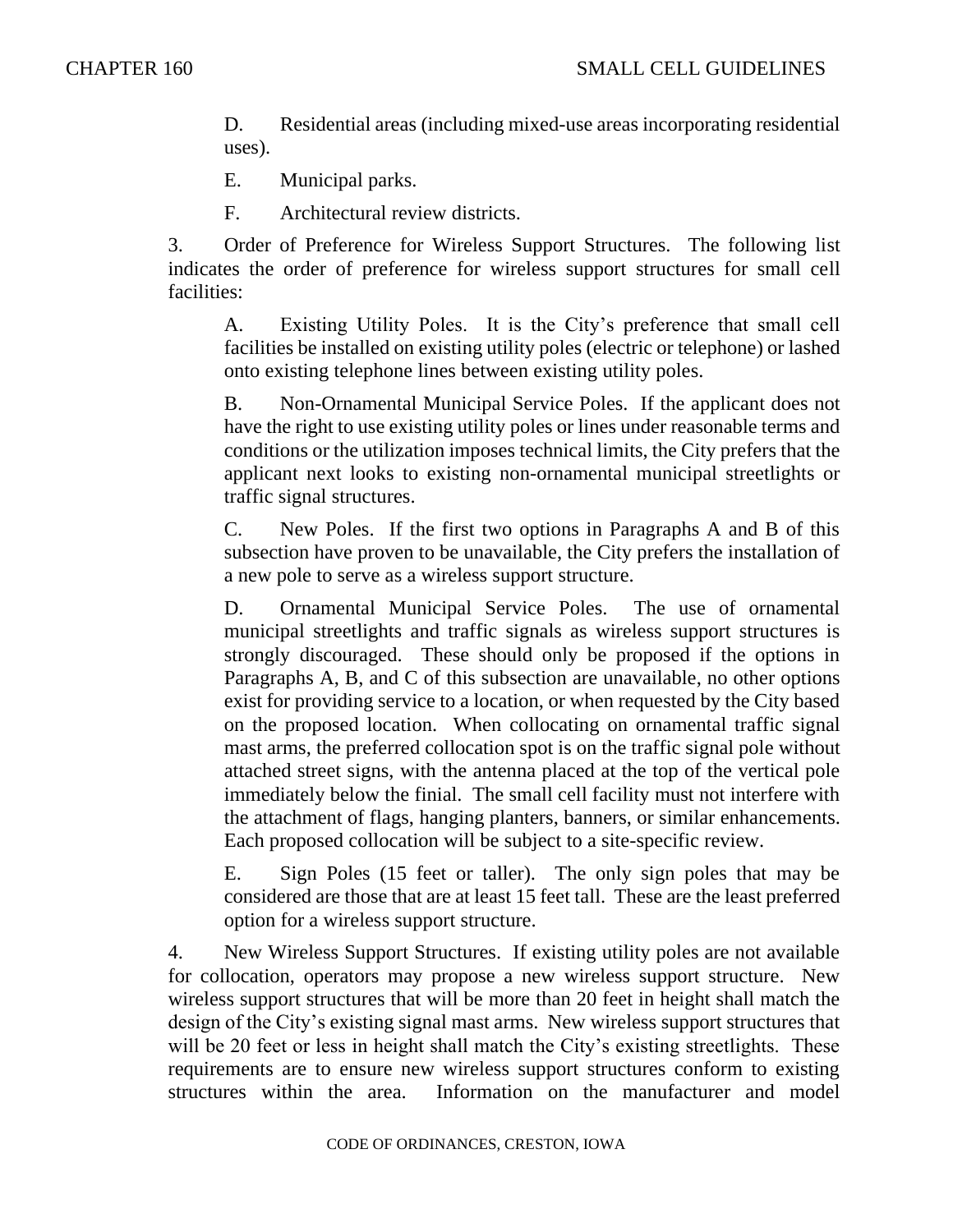identification and detailed drawings of these support structures can be provided by the City.

Residential Areas. In residential areas, new wireless support structures should be located to avoid obstructing the view of building facades by placing the wireless support structure at a corner, intersection, or along a lot line. New wireless support structures should be located in the yard location where other overhead utilities are located unless it is not technically feasible to do so. Applicants shall clearly explain the rationale for requests that deviate from this expectation.

In order to meet the service needs of operators, the City will consider requests to locate small cell facilities on other City property, such as municipal parking lots, at reasonable lease rates, fees, and terms.

**160.05 ALTERNATIVE LOCATIONS.** The City reserves the right to propose an alternative wireless support structure to the one proposed in the application. The City may also propose an alternate location for a new wireless support structure within 100 feet of the proposed location or within a distance that is equivalent to the width of the right-ofway in or on which the new wireless support structure is proposed, whichever is greater, which the operator shall use if it has the right to use the alternate location on reasonable terms and conditions and the alternate location does not impose technical limits or additional costs.

### **160.06 GUIDELINES ON PLACEMENT.**

1. General Guidelines. Generally, an applicant shall construct and maintain small cell facilities and wireless support structures in a manner that does not:

A. Obstruct, impede, or hinder the usual travel or public safety on a rightof-way.

- B. Obstruct the legal use of a right-of-way by other utility providers.
- C. Violate nondiscriminatory applicable codes.
- D. Violate or conflict with this Code of Ordinances or these guidelines.
- E. Violate the federal Americans with Disabilities Act.

2. Materials. The City desires to promote cleanly organized and streamlined facilities using the smallest and least intrusive means available to provide wireless services to the community. Generally, a small cell facility or wireless support structure shall match and be consistent with the materials and finish of the adjacent municipal poles of the surrounding area adjacent to their location. In the absence of adjacent municipal poles, the wireless support structure shall match the materials and finish of the adjacent utility poles.

3. Antennas on Existing or Replaced Utility Poles or Municipal Poles. The antenna(s) associated with collocation on existing or replaced, utility poles or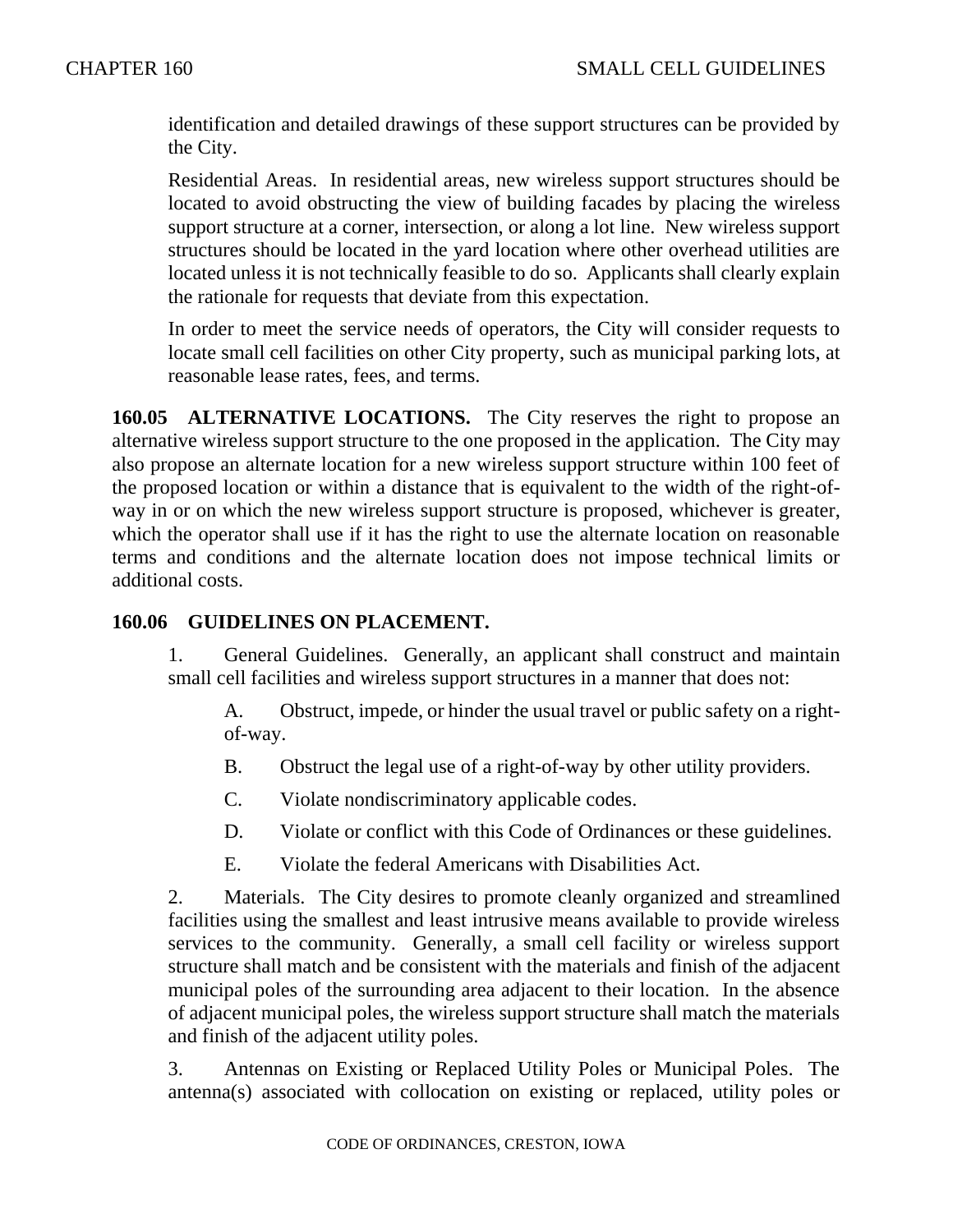municipal poles must have concealed cable connections, antenna mount, and other hardware. The maximum dimensions for antennas shall not be more than six cubic feet in volume, including any enclosure for the antenna.

4. Minimization of Impact. Small cell facilities and wireless support structures and related equipment shall be placed, as much as possible, in line with other utility features and in a location that minimizes any obstruction, impediment, or hindrance to the usual travel or public safety on a right-of-way.

5. Height Above Ground.

A. Small Cell Facilities. Small cell facilities shall be installed at least 10 feet above the ground. If a small cell facility attachment is projecting toward the street, for the safety and protection of the public and vehicular traffic the City may require the attachment to be installed no less than 25 feet above the ground.

B. New Wireless Support Structures. In areas where there are no wireless support structures or utility poles taller than 30 feet in height above ground level and the maximum allowable height for building construction in the underlying zoning district is 30 feet in height above ground level or less, the overall height of a new wireless support structure and any collocated antennas shall not be more than 30 feet in height above ground level.

C. All Other Areas. In all other areas, the overall height of a new wireless support structure and any collocated antennas shall not be more than 40 feet in height above ground level.

D. Existing Wireless Support Structures. For an existing wireless support structure, the antenna and any associated shroud or concealment material are permitted to be collocated at the top of the existing wireless support structure and shall not increase the height of the existing wireless support structure by more than five feet.

6. Protrusion. No protrusions from the outer circumference of the existing or new structure or pole shall be more than two feet. The pole and all attachments to the pole that are projecting, or any equipment or appurtenance mounted on the ground, shall comply with the Americans with Disabilities Act and shall not obstruct an existing or planned sidewalk or walkway. The City, at its option, may waive the requirement to limit the protrusion to no more than two feet.

7. Location of Equipment – General.

A. Removal. Small cell facilities and related equipment shall not impede pedestrian or vehicular traffic in the right-of-way. If any small cell facility or wireless support structure is installed in a location that is not in accordance with the plans approved by the City, impedes pedestrian or vehicular traffic or does not comply or otherwise renders the right-of-way non-compliant with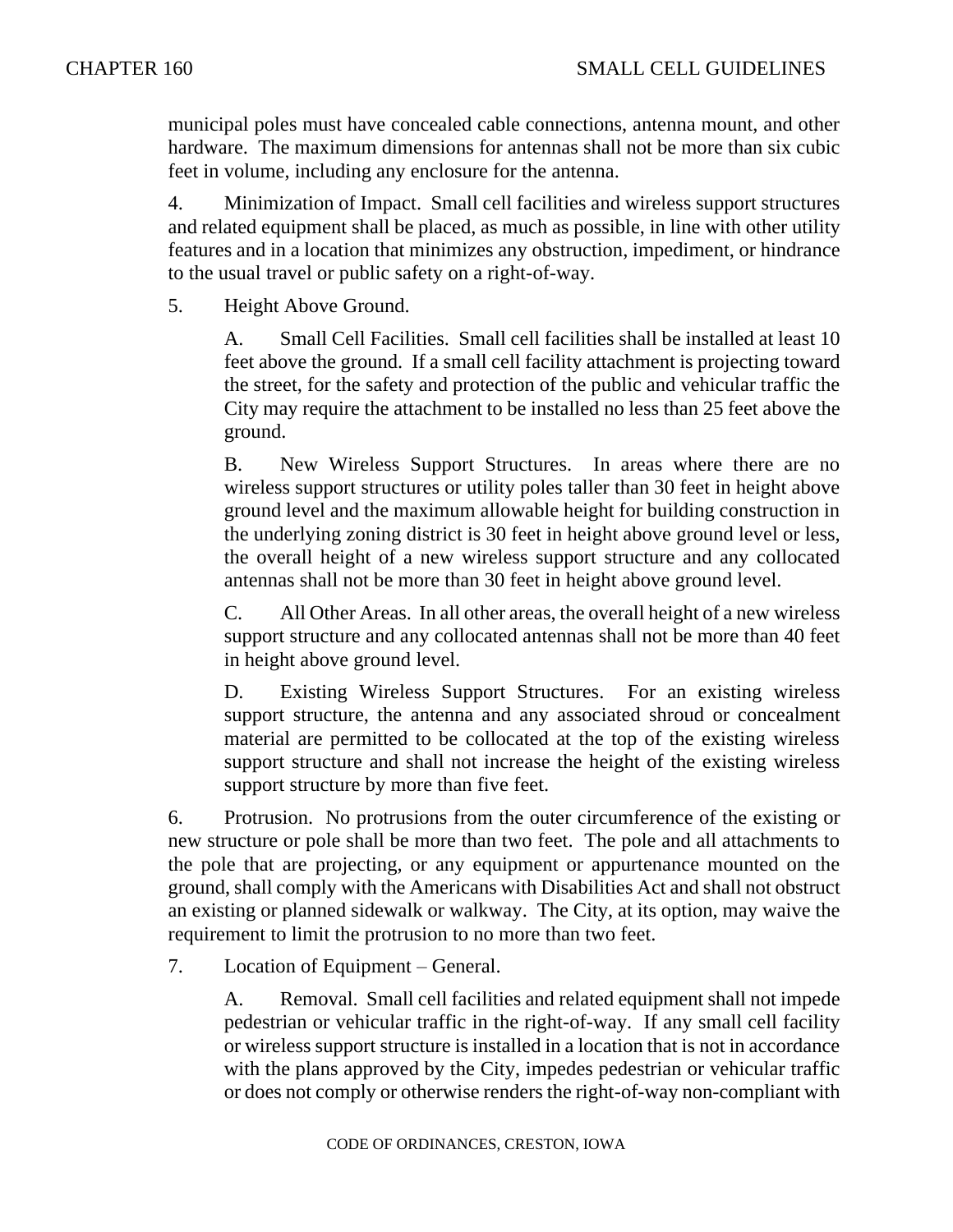applicable laws, including the Americans with Disabilities Act, then the operator shall promptly remove the small cell facilities or wireless support structure. Similarly, any abandoned small cell facilities shall be promptly removed, barring a showing that the facility serves as an auxiliary, backup, or emergency equipment or is otherwise not abandoned. In any case, removal of facilities, as required herein, shall take place within 90 days following receipt of notice from the City to the operator to remove the same. Facilities not removed by the operator within 90 days of written notice from the City will be removed by the City without further notice and the City will bill the operator for all costs associated with such removal, including but limited to reasonable attorney fees, and court costs to the extent necessary.

B. Noise. The applicant is required to incorporate ambient noise suppression measures and to place equipment in locations less likely to impact adjacent residences or businesses to ensure compliance with all applicable noise regulations and so as not to create a nuisance.

C. Utility Lines. Service lines must be undergrounded whenever feasible to avoid additional overhead lines. For metal poles, undergrounded cables and wires must transition directly into the pole base without any external junction box.

D. Spools and Coils. To reduce clutter and deter vandalism, excess fiber optic or coaxial cables for small cell facilities shall not be spooled, coiled, or otherwise stored on the pole except within the approved enclosure such as a cage or cabinet.

E. Above-Ground Conduit. On wood poles, all above-ground wires, cables, and connections shall be encased in the smallest section or smallest diameter PVC channel, conduit, u-guard, or shroud feasible, with a maximum dimension of four inches in diameter. Such conduit shall be finished in zinc, aluminum, or stainless steel, or colored to match those metal finishes.

8. Location of Ground Mounted Equipment. Ground equipment should be minimal and the least intrusive. It should be placed to minimize any obstruction, impediment, or hindrance to the usual travel or public safety on a right-of-way, maximize the line of sight required to add to safe travel of vehicular and pedestrian traffic and maximize that line of sight at street corners and intersections and minimize hazards at those locations. The City may deny a request that negatively impacts vehicular or pedestrian safety.

The equipment shroud or cabinet must contain all the equipment associated with the facility other than the antenna. All cables and conduits associated with the equipment must be concealed from view, routed directly through the metal pole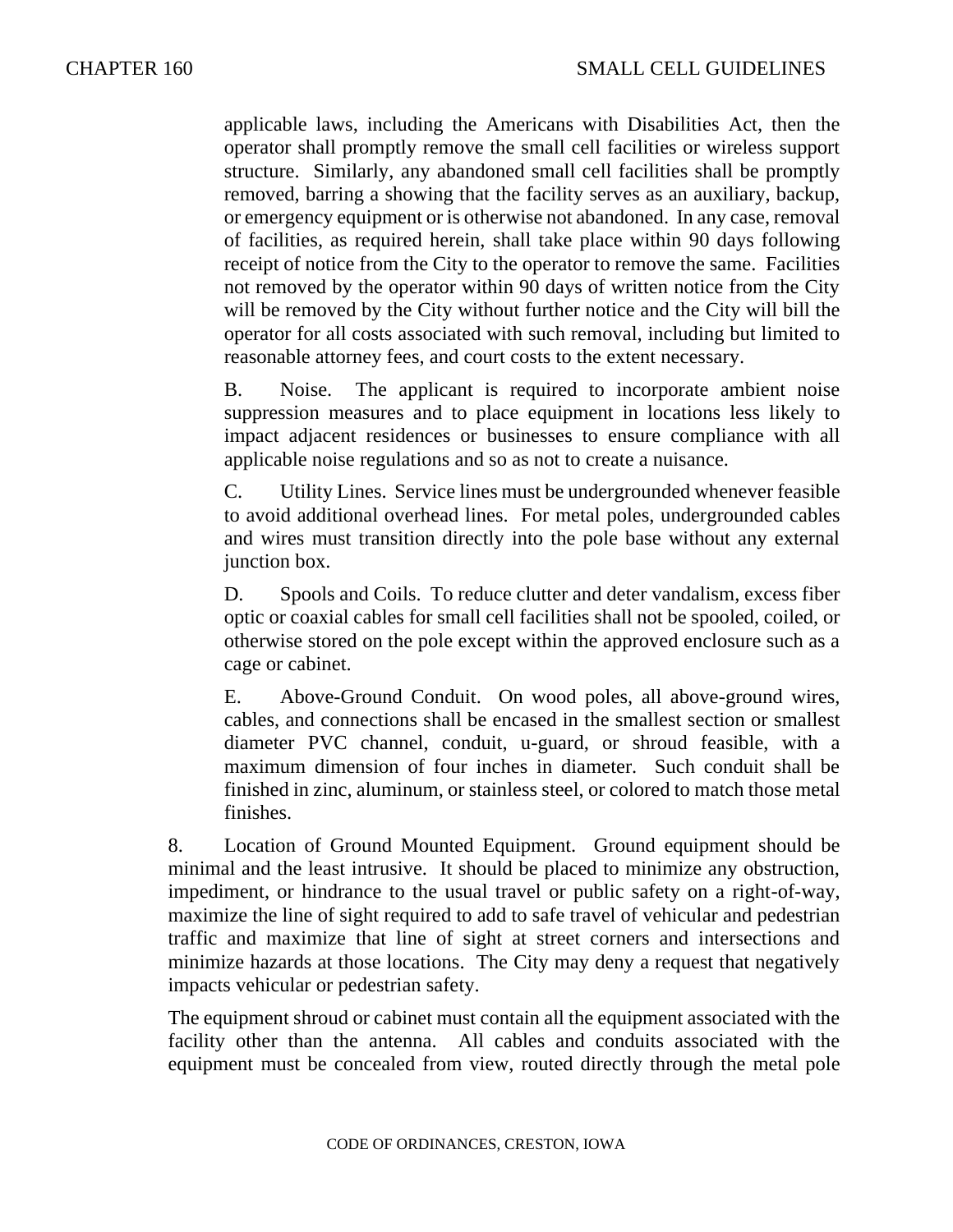(with the exception of wood power poles) and undergrounded between the pole and the ground-mounted cabinet.

9. Location of Pole Mounted Equipment. All pole-mounted equipment must be installed as flush to the pole as possible. Equipment attached to metal poles must be installed using stainless steel banding straps. When the straps are attached to a metal pole, they must match the color of the pole. Through-bolting or use of lag bolts is prohibited. All pole mounted equipment shall be located as close together as technically possible and if possible, on the same side of the pole.

When pole-mounted equipment is either permitted or required, all equipment other than the antenna(s), electric meter, and disconnect switch must be concealed within an equipment cage. Equipment cabinet may not extend more than 24 inches from the face of the pole. The equipment cabinet must be non-reflective, colored to match the existing pole if attached to a metal pole, and in the color of brushed aluminum if attached to a wood pole. Equipment cabinets should be mounted as flush to the pole as possible. Any standoff mount for the equipment cabinet may not exceed four inches.

A. Electric Meter. The City strongly encourages site operators to use flat-rate electric service when it would eliminate the need for a meter. When a meter is necessary, site operators shall use the smallest and least intrusive electric meter available. Whenever permitted by the electric service provider, the electric meter base should be painted to match the pole.

B. Telephone/Fiber Optic Utilities. Cabinets for telephone or fiber optic utilities may not extend more than 24 inches from the face of the pole, and must be painted, wrapped, or otherwise colored to match the pole. Microwave or other wireless backhaul is discouraged when it would involve a separate and unconcealed antenna.

10. Underground Equipment Vaults. Equipment in an environmentally controlled underground vault may be required in some areas where technologically feasible and appropriate for the location.

11. New Wireless Support Structures.

A. Spacing. The City strongly discourages more than one new wireless support structure per block and will not approve more than one per 250 feet on each side of the street to minimize the hazard of poles adjacent to roadways and minimize visual clutter and distractions to vehicular traffic. An exemption may be granted if the applicant can demonstrate that this restriction has the effect of preventing wireless service to this location. Wireless support structures shall be spaced apart from utility poles or wireless support structures supporting small cell facilities at the same spacing between utility poles in the immediate proximity.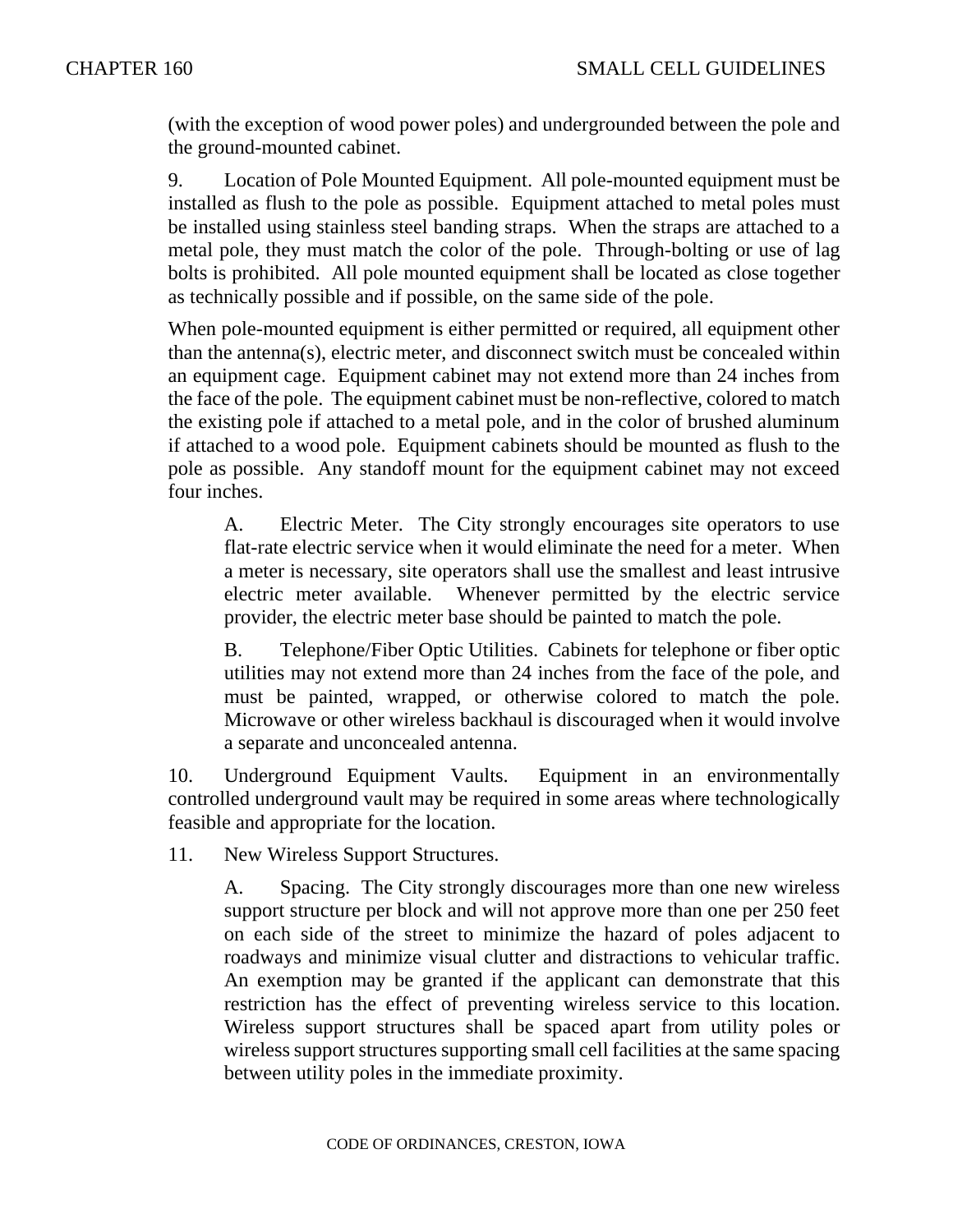If multiple requests are received to install two or more poles that would violate the spacing requirement or to collocate two or more small cell facilities on the same wireless support structure, priority will be given to the first request received that meets these guidelines.

B. Alignment With Other Poles. The centerline of any new wireless support structure must be aligned, as much as possible, with the centerlines of existing poles on the same street segment, but only if the new structure's height does not conflict with overhead power utility lines and facilities, and the pole may be offset sufficiently to avoid such conflict.

C. General Restrictions on New Wood Poles. In all locations, the City reserves the right to require a metal pole rather than a wood pole based on the built or natural environment character of the proposed site location. The City will not approve any new wood poles in an Architectural Review District.

D. Wood Pole Footings and Foundations. All new wood poles must be direct buried to a depth determined, stamped, sealed, and signed by a professional engineer licensed and registered by the State of Iowa, and subject to the City's review and approval.

E. Metal Pole Footings and Foundations. All new metal poles must be supported with a reinforced concrete pier. The design including the pier, footings, and anchor bolts shall be stamped, sealed, and signed by a professional engineer licensed and registered by the State of Iowa, and subject to the City's review and approval. All anchor bolts must be concealed from public view with an appropriate pole boot or cover subject to the City's prior approval.

F. Metal Pole Material. All new metal poles must be constructed from hot-dip galvanized steel or other corrosion-resistant materials approved by the City and finished in accordance with these guidelines to avoid rust stains on adjacent sidewalks, buildings, or other improvements.

G. Metal Pole Finish. All new metal poles must match the finish of the adjacent poles. The applicant may select a paint or powder coat system in compliance with ASTM standards.

H. Lightings, Planters, Flags, Banners. The City may require the applicant to install functional streetlights or brackets to hold hanging flower planters, flags, or banners when technically feasible and the City determines that such additions will enhance the overall appearance and usefulness of the proposed facility. The City may install hanging flower planters, flags, banners, or similar enhancement features utilizing the brackets.

12. City-Owned Wireless Support Structures.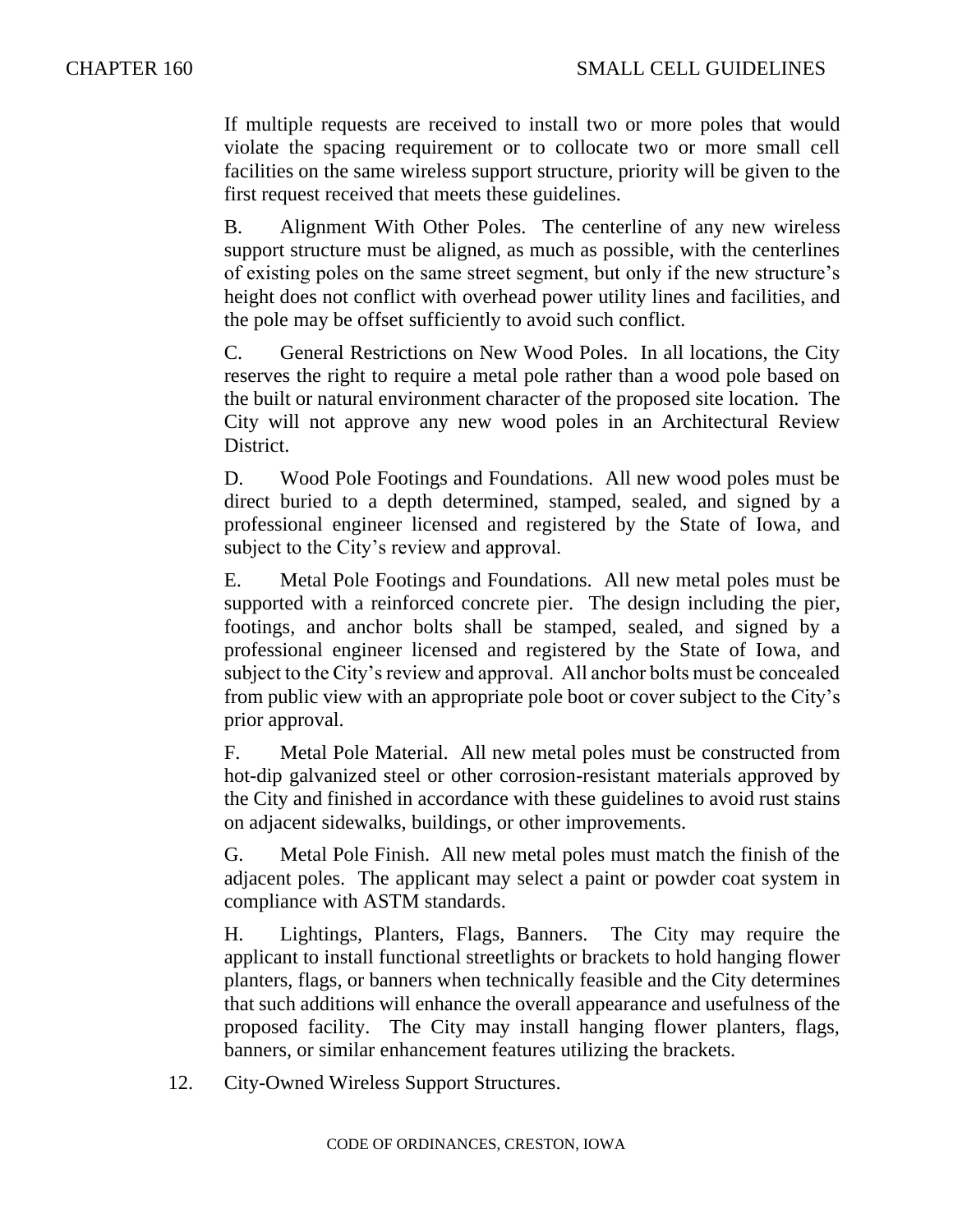A. Required Loan Analysis. Installation on all City-owned poles, including traffic signals and streetlights, shall have an industry standard pole load analysis completed, sealed, and signed by a professional engineer licensed and registered by the State of Iowa and submitted to the City with each permit application indicating that the City-owned pole to which the small cell facility will be attached will safely support the load.

B. Height of Attachments. All attachments on all City-owned poles shall be at least 10 feet above grade, and if a small cell facility is projecting toward the street the City may require the attachment to be installed no less than 25 feet above the ground for the safety and protection of the public and vehicular traffic.

C. Power Source. A small cell facility on a City-owned wireless support structure may use the same power source that provides power for the original purpose of the wireless support structure. The City will provide a proposed flat rate for anticipated annual cost of power.

D. Installations on Traffic Signals and Street Lights. Installation on all traffic signal structures or streetlights must not interfere with the integrity of the facility in any way that may compromise the safety of the public. The installation must not interfere with other existing uses on the pole such as traffic signals, streetlights, hanging flower planters, flags, banners, or similar enhancements. Installation of small cell facilities on any traffic signal structure or streetlight shall:

(1) Be encased in a separate conduit than the traffic light electronics.

(2) Have a separate electric power connection than the traffic signal or streetlight structure.

(3) Have a separate access point than the traffic signal or streetlight structure.

E. Installations on Sign Poles (15 feet or taller). Installation on sign poles may only occur if the sign pole is 15 feet or taller.

F. Reservation of Space for Future Public Safety or Transportation Uses. An application for space on a City owned or operated wireless support structure that conflicts with space reserved for future public safety or transportation uses documented in an approved plan in place at the time of the application will be denied unless the operator pays for the replacement of the pole or wireless support structure and the replaced pole or wireless support structure will accommodate the future use and the small cell facility.

**160.07 UNDERGROUNDING REQUIREMENTS.** The City may deny requests to install structures and facilities in the right-of-way or on City property in an area where the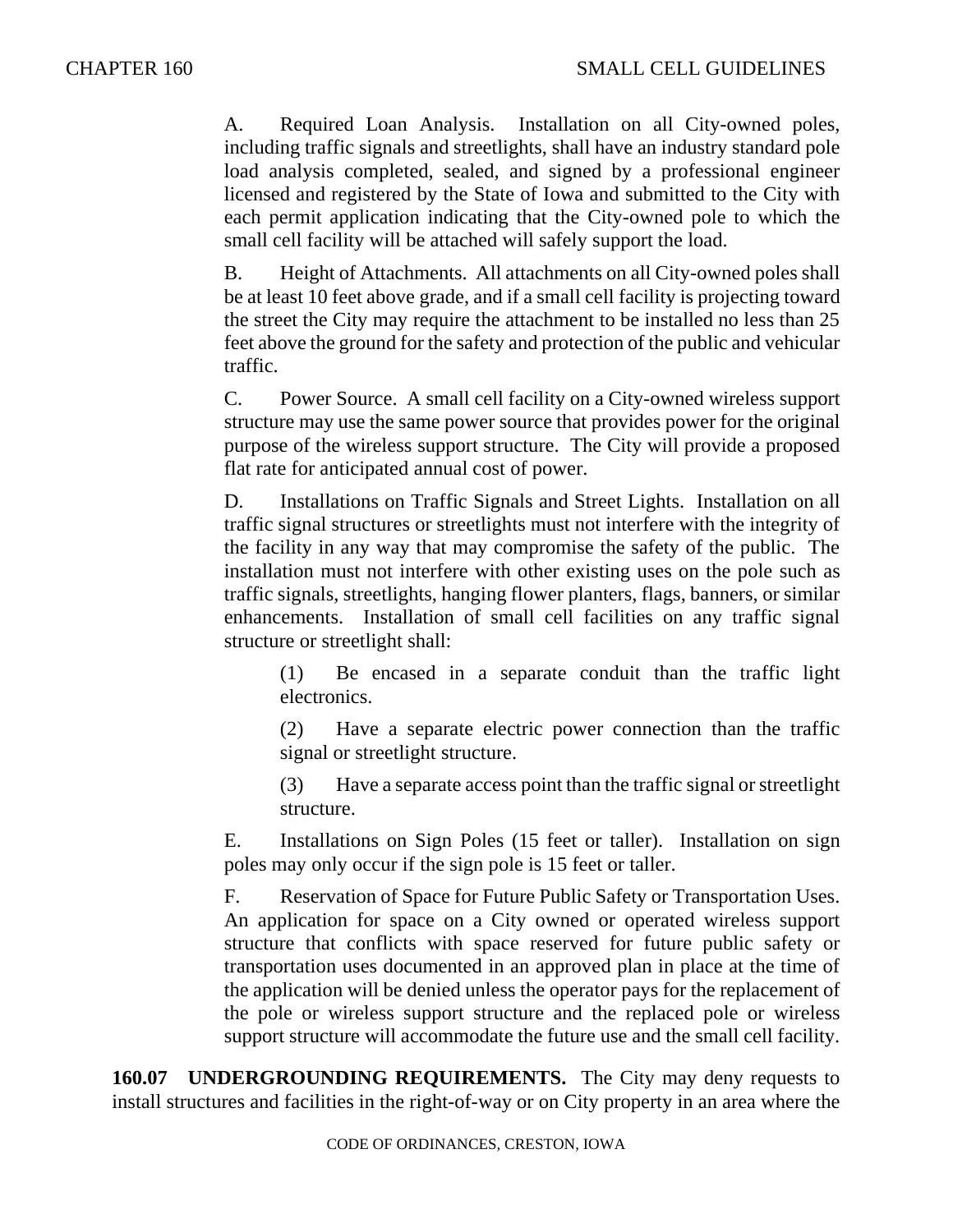City has required all structures and facilities except those owned by the City to be placed underground or elsewhere in the right-of-way or a utility easement. These areas are easily identifiable as those locations where electric has been placed underground; however, if an applicant is uncertain as to whether such facilities have been placed underground in the area, the applicant should contact the City for clarification before applying for or installing any wireless support structures or small cell facilities in the area. The applicant may request a waiver if the operator is unable to achieve its service objective using a location in the right-of-way or on City property where the prohibition does not apply, in a utility easement the operator has the right to access, or in or on other suitable locations or structures made available by the City at reasonable rates, fees, and terms.

## **160.08 AESTHETIC REQUIREMENTS.**

### 1. Concealment.

A. New Wireless Support Structures. It is the City's preference that all new wireless support structures be camouflaged, except for those located in an area that is predominantly industrial. The applicant shall submit its proposal for camouflage with the permit application.

B. Small Cell Facilities. Small cell facilities shall be concealed or enclosed as much as possible in an equipment box, cabinet, or other unit that may include ventilation openings. Unless approved by the City, in writing, there shall be no external cables and wires hanging off a pole. The approved ones shall be sheathed or enclosed in a conduit, so that wires are protected and not visible or visually minimized to the extent possible.

C. Equipment Enclosures. Equipment enclosures, including electric meters, shall be as small as possible. Ground-mounted equipment shall incorporate concealment elements into the proposed design, concealment may include, but shall not be limited to, landscaping, strategic placement in less obtrusive locations, and placement within existing or replacement street furniture.

D. Landscaping. Landscape screening shall be provided and maintained around ground mounted equipment enclosures. The planting quantity and size should be such that 100 percent screening is achieved within two years of installation. The City may grant an exemption from this landscaping requirement based on the characteristics of the specific location for the equipment enclosure. Tree "topping," or the improper pruning of trees is prohibited. Any proposed pruning or removal of trees, shrubs, or other landscaping already existing in the right-of-way, or proposed root pruning or other impacts to underground vegetation, must be noted in the application and must be approved by the City. Removal shall be strongly discouraged and shall only be allowed when there are no other feasible alternatives.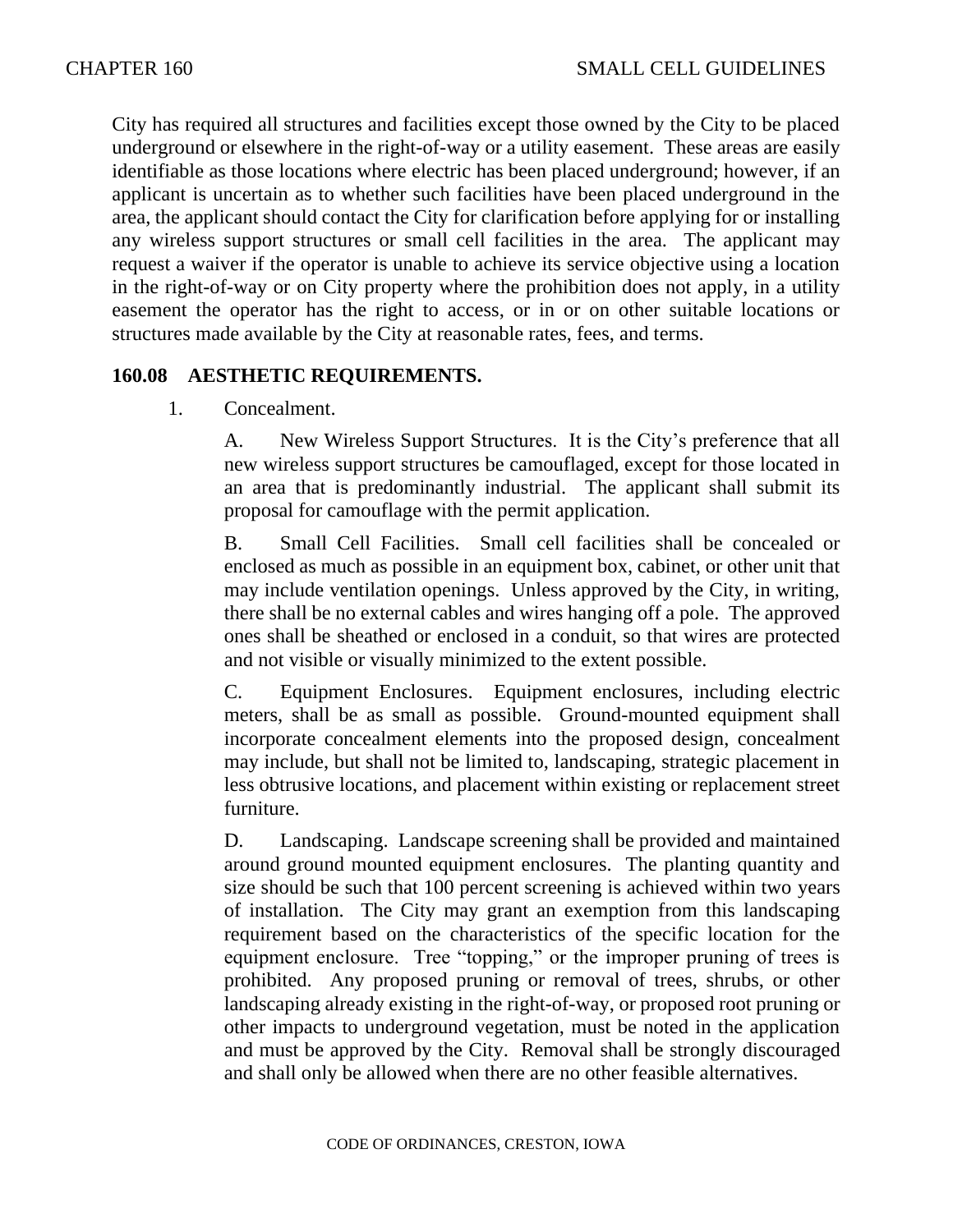E. Underground Vaults. When underground vaults are proposed, they shall be located to minimize disruption to the placement of street trees. Adequate planting depth shall be provided between the top of the vault and the finished grade to allow plants to grow in a healthy condition.

2. Colors. All colors shall match the background of any wireless support structure that the facilities are located upon. In the case of existing wood poles, finishes of conduit shall be zinc, aluminum, or stainless steel, or colored to match those metal finishes, and equipment cabinets shall be the color of brushed aluminum. Ground mounted equipment cabinets shall be the color of brushed aluminum.

3. Signage, Lights, Logos, Decals, and Cooling Fans.

A. Signage. The operator shall post its name, location identifying information, and emergency telephone number in an area on the cabinet of the small cell facility that is visible to the public. Signage required under this section shall not exceed four-inches by six-inches, unless otherwise required by law (e.g., RF ground notification signs) or the City. If no cabinet exists, the signage shall be placed at the base of the pole.

B. Lights. New small cell facilities and wireless support structures shall not be illuminated, except in accordance with State or federal regulations, or unless illumination is integral to the camouflaging strategy such as design intended to look like a streetlight pole.

C. Logos and Decals. New small cell facilities and wireless support structures shall not include advertisements and may only display information required by a federal, State, or local agency. Utilize the smallest and lowest visibility radiofrequency (RF) warning sticker required by government or electric utility regulations. Place the RF sticker as close to the antenna as possible and remove or paint over unnecessary equipment manufacturer details.

D. Cooling Fans. In residential areas, use a passive cooling system. In the event a fan is needed, use a cooling fan with a low noise profile.

### **160.09 GENERAL PROVISIONS.**

1. Tree Maintenance. The operator, its contractors, and agents shall obtain written permission from the City before trimming trees in the right-of-way hanging over its small cell facility or wireless support structure to prevent branches of such trees from contacting an attached small cell facility. When trimming such trees on private property is desired, then before commencing any such work the operator, its contractors, and agents shall notify the property owner and the City and obtain the owner's permission. When directed by the City, the operator shall trim under the